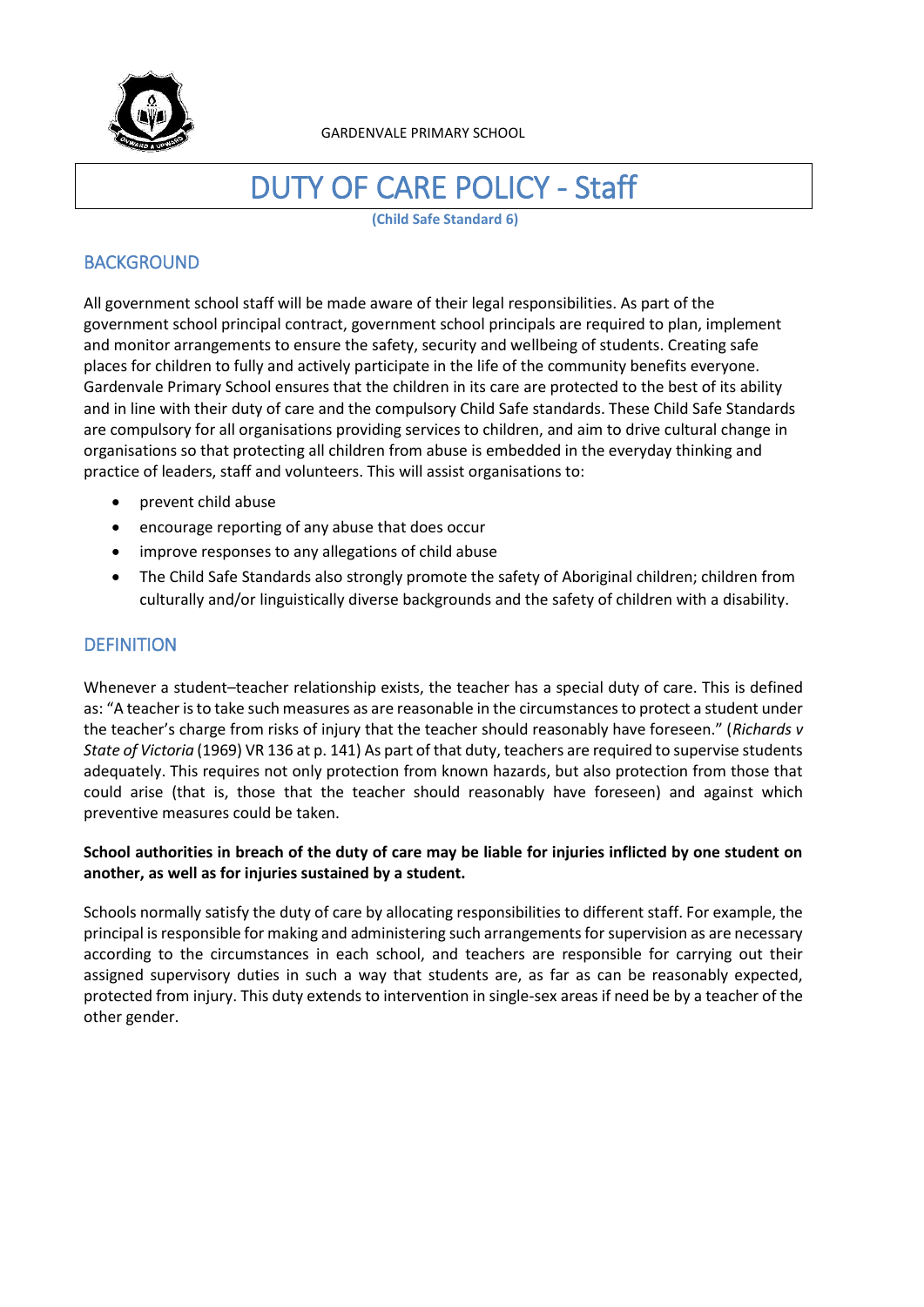# RATIONALE

In addition to their professional obligations, principals and teachers have a legal duty to take reasonable steps to protect students in their charge from risks of injury that are reasonably foreseeable.

# AIMS

To ensure that staff have an understanding of their duty of care to students, and behave in a manner that does not compromise these legal obligations.

## **IMPLEMENTATION**

Although the general duty is to take reasonable steps to protect students from reasonably foreseeable risks of injury, specific (but not exhaustive) requirements of the duty involve providing adequate supervision in the school or on school activities as well as providing safe and suitable buildings, grounds and equipment.

Greater measures may need to be taken for younger students or students with a disability.

A teacher's duty of care is not confined to the geographic area of the school, or to school activities, or to activities occurring outside the school where a student is acting on a teacher's instructions. The duty also applies to situations both before and after school where a teacher can be deemed to have 'assumed' the teacher pupil relationship.

Quite apart from mandatory reporting requirements, a teacher has a concurrent duty of care to protect a student from harm that is reasonably foreseeable. A breach of this duty of care may lead to legal action being taken against the individual teacher or teachers concerned. A breach of this duty of care will be established if a teacher or principal failed to take immediate and positive steps after having acquired actual knowledge or formed a belief that there is a risk that a child is being abused or neglected, including sexual abuse.

The teacher's duty of care is greater than that of the ordinary citizen in that a teacher is obliged to protect a student from reasonably foreseeable harm or to assist an injured student, while the ordinary citizen does not have a legal obligation to respond.

Whilst each case regarding a teacher's legal duty of care will be judged on the circumstances that occurred at the time, the following common examples may be times when a teacher has failed to meet their legal duty of care responsibilities to their students:

- arriving late to class or leaving a class early
- arriving late to scheduled timetabled yard duty responsibilities
- failing to act appropriately to protect a student who claims to be bullied
- believing that a child is being abused but failing to report the matter appropriately
- being late to supervise the line-up of students after the bell has sounded
- leaving students unattended in the classroom
- failing to instruct a student who is not wearing a hat to play in the shade
- ignoring dangerous play
- leaving the school during time release without approval
- inadequate supervision on a school excursion or camp

Staff members are also cautioned against giving advice on matters that they are not professionally competent to give (negligent advice). Advice is to be limited to areas within a teacher's own professional competence and given in situations arising from a role (such as careers teacher, year level coordinator or subject teacher) specified for them by the principal.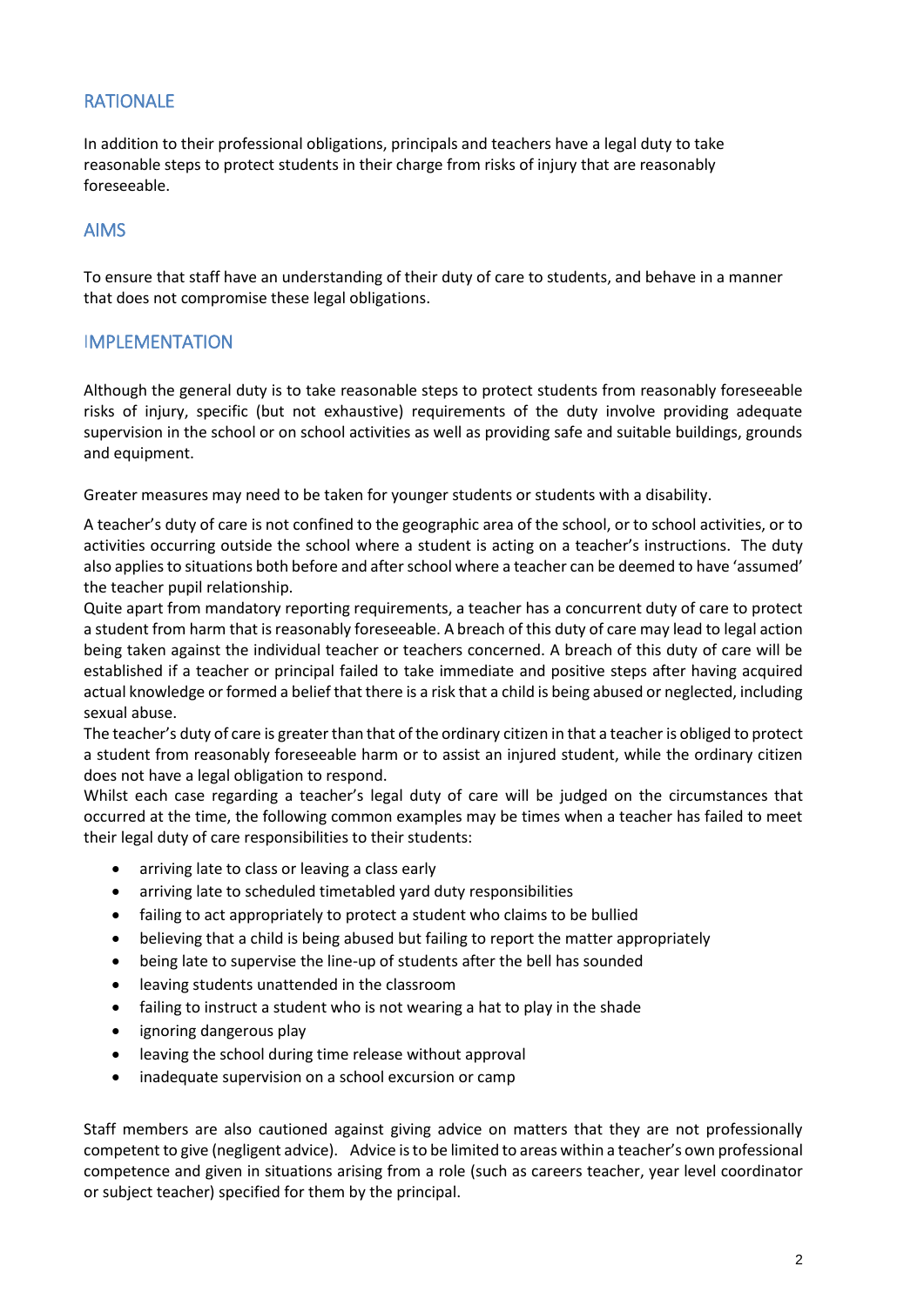Teachers must ensure that the advice they give is correct and, where appropriate, in line with the most recent available statements from institutions or employers. Teachers should not give advice in areas outside those related to their role where they may lack expertise.

### **Risks to students outside the school**

Legal cases establish that a teacher's duty of care does not start nor end at precise times during the day. The approach generally taken is that a teacher's duty applies irrespective whether the risk occurs in or outside the school environment. However, the important issue in all cases will be whether the school took **reasonable steps** to protect the student from the risk.

Risks outside the school environment may sometimes call for immediate and positive steps by a school depending on the age of students, urgency and threat of injury. Consider for example, if a live power line came down outside the school, no emergency workers had arrived, and primary children are about to be dismissed to walk home. No school would allow the children to walk out to that danger unsupervised.

There will be a number of other situations where the school will be under a duty to take reasonable steps. In some instances, the school's control over the activity may require it to take more active measures to satisfy the requirement that it take reasonable steps. For example, a known bully on a school bus may require the school to suspend or refuse to transport the bully. In other instances, the school may not control the activity, and the reasonable measures available to it will be limited. For example, fights at a local train or bus stop between students from rival schools may involve informing the police, contacting the other school to implement preventative measures, and notices to parents and students.

Staff are responsible for their students at all times.

The following instructions and notices **apply to all staff.** 

#### **Classroom Supervision:**

Teachers must **not** leave the classroom unattended at any time during a lesson.

It is **not** appropriate to leave students in the care of ancillary staff, voluntary staff, parents or trainee teachers (At law, the Duty of care cannot be delegated)

It is **not** appropriate to leave students in the care of external education providers for example incursions (At law, the Duty of care cannot be delegated)

In **an emergency situation** use the phone for the Principal or Assistant Principal or contact the teacher in the next room (if appropriate – send another student for assistance)

**No student** should be left unsupervised **outside the classroom** as a withdrawal consequence for misbehaviour. Withdrawal is to be conducted by sending a student to a colleague's classroom, or to the Assistant Principal or Principal or by following the school's Student Behaviour Management Plan. Any action taken should be accompanied by documentation and appropriate follow up.

#### **Movement of Students**

Care needs to be taken in allowing students to leave the room to work in other areas of the school.

Use of students as monitors outside the room during class time must only occur with the approval of the Principal or Assistant Principal

Discretion is to be used when allowing students to visit the toilet during class time.

## **Yard supervision**

Yard supervision is an essential element in teachers' duty of care. It is now clearly established that in supervising students, teacher's duty of care is one of positive action.

Be aware that students are usually less constrained and more prone to accident and injury than in a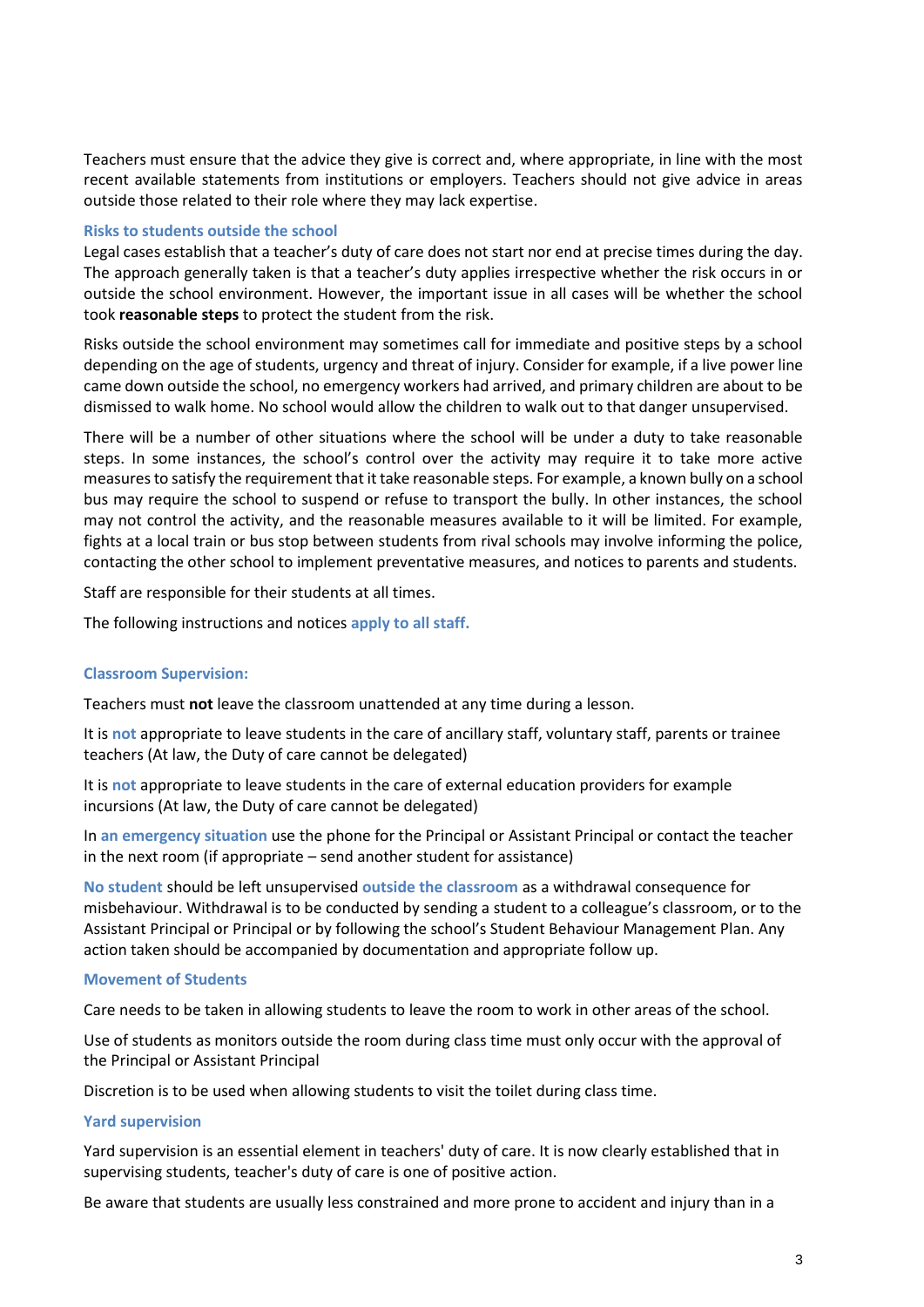more closely supervised classroom.

Be aware that yard duty supervision within the school requires the teacher to fully comply with DET guidelines and brings with it an increased duty of care. It is a teacher's responsibility to be aware of these guidelines and duty of care responsibilities. Teachers are also expected to follow school policy whilst on yard duty.

Teachers rostered for duty are to attend the designated area at the time indicated on the roster.

Teachers on duty are to remain in the designated area until the end of the break period or until replaced by the relieving teacher, whichever is applicable.

The handing over of duty from one teacher to another must be quite definite and **must occur in the area of designated duty**. Where a relieving teacher does not arrive for duty, the teacher currently on duty should send a message to the office, **but not leave the area until replaced**.

No changes to the yard duty roster are to be made without the approval of the Assistant Principal.

Be alert and vigilant - intervene **immediately** if potentially dangerous behaviour is observed in the yard - enforce behaviour standards and logical consequences for breaches of safety rules.

You should always be on the move and highly visible.

## **Excursions, In-visits and Camps:** *(also refer to comprehensive policy for each)*

Be aware that students are usually less constrained and more prone to accident and injury than in a more closely supervised classroom.

Be aware that an incursion with an external provider does not absolve supervision duties of the teacher, including first aid duties. A teacher must be present at all times and remain the person designated with duty of care responsibilities.

Be aware that camps and excursions outside the school require the teacher to fully comply with Department of Education and Training (DET) guidelines and bring with it an increased duty of care. It is a teacher's responsibility to be aware of these guidelines and remain the person designated with duty of care.

Be aware that excursion and camp activities require the teacher to ensure that the venue and transport adhere to DET guidelines.

Be aware that school policy is for students to be counted on and off transport and at other times on a regular basis whilst on excursion or camp activities.

The teacher in charge will have copies of all confidential medical forms and permission notes with contact details. A copy of this material will also be kept at school.

Arrangements will be made for students not attending to continue their normal program at school under supervision of another classroom teacher.

The teacher in charge or designated teacher of an excursion or camp will carry a mobile phone and a first aid kit.

If the return time from an excursion or camp is delayed, the teacher in charge will contact the school to inform the Principal of the new arrival time so that parents can be contacted and a senior staff member will remain at school until they arrive.

If crossing roads, students are to use designated crossing points. Staff are to walk to the middle of the crossing to ensure visibility and orderly crossing. Other staff control the flow of students across the road.

All staff must follow the DET guidelines when organising an excursion, in-visit or camp. All procedural steps contained in the School Camping, Excursions and In-visit Policy and procedure outlines must also be followed.